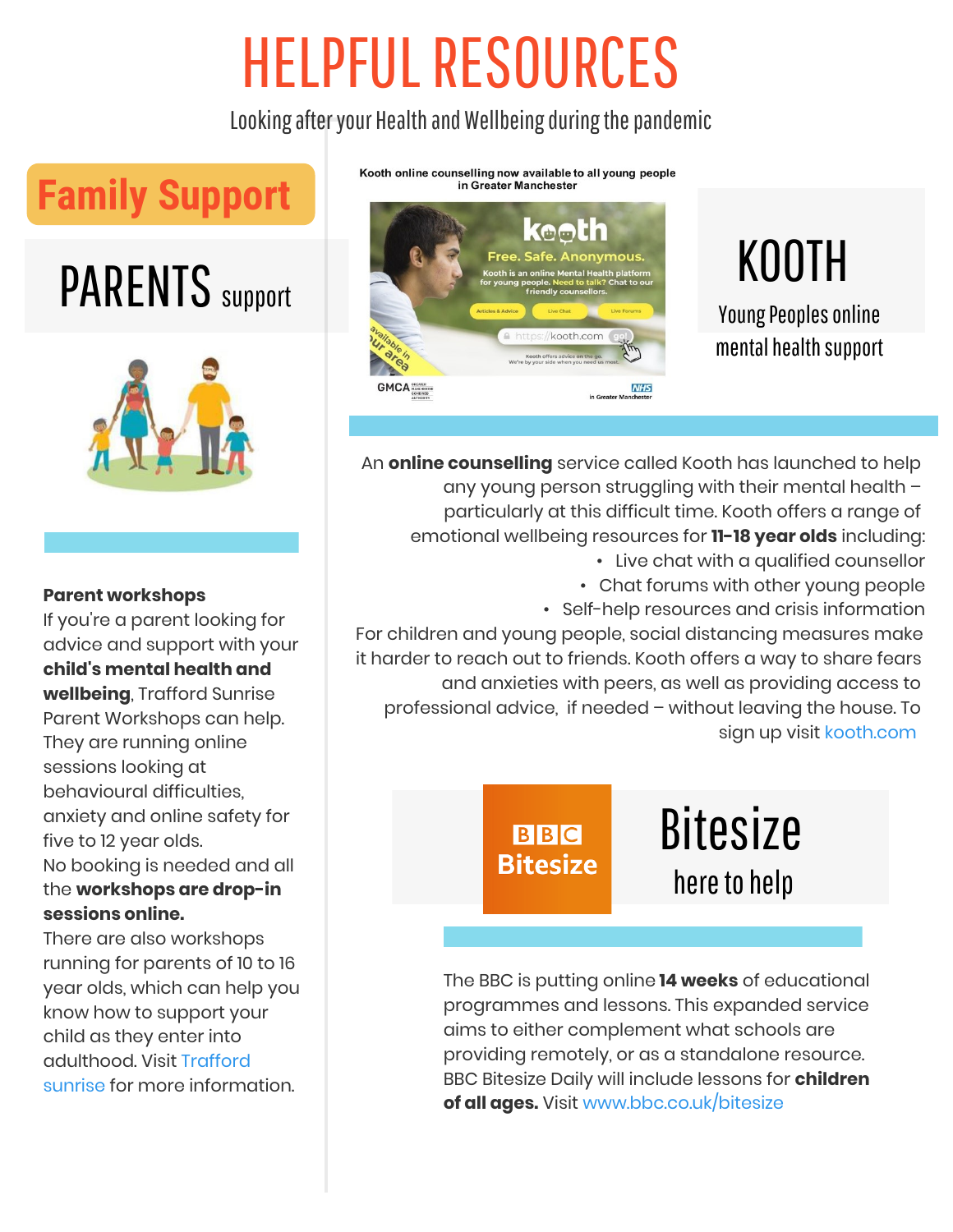### **COVID specific**

# Our FRONTLINE Helpline launches



A new resource has been launched to support those **frontline staff** under most pressure. It offers round-the-clock one-to-one support, by call or text, from trained volunteers, plus resources, tips and ideas to look after your mental health. There is tailored material for staff working in **social care, essential roles, the emergency services and health workers.** Visit [MentalHealthAtWork/frontline](https://www.mentalhealthatwork.org.uk/ourfrontline/)

## Bereavement Service

Losing a loved one is never easy, particularly at the moment when there are limits on the numbers of mourners who can attend funerals due to the coronavirus lockdown. If you've been bereaved and need support or advice, call the **Greater Manchester Bereavement Service** on 0161 983 0902 [or visit www.greater-manchester-bereavement](https://greater-manchester-bereavement-service.org.uk/)service.org.uk

#### **GREATER MANCHESTER BEREAVEMENT SERVICE**

Monday to Friday, 9am to 5pm Wednesday, 9am to 8pm **Except bank holidays** 

#### 0161 983 0902





# CHRISTIE

**The Christie** has made a helpline available for patients and relatives manned by senior nursing staff from 8am-8pm, 7 days a week including bank holidays. It offers psychological support for **patients** whose treatment has been paused, or stopped and for **relatives/ loved ones** of inpatients who are in the Last Days of Life and unable to have visitors due to infection risks. Patients and relatives who would like to access the service should **call 0161 956 1900.**

DENTAL emergencies



All dentists remain closed at the present time. But if you're in pain and feel you need urgent dental contact your dental practice between 9am and 5pm, Monday to Friday. If a dentist thinks you need **urgent treatment,** you will be referred to one of the urgent care treatment hubs in Greater Manchester, which have the appropriate PPE, procedures and equipment to provide limited dental treatment. For **urgent dental care** when your dental practice is closed call the **Greater Manchester Urgent Dental Care Service on 0333 332 3800.**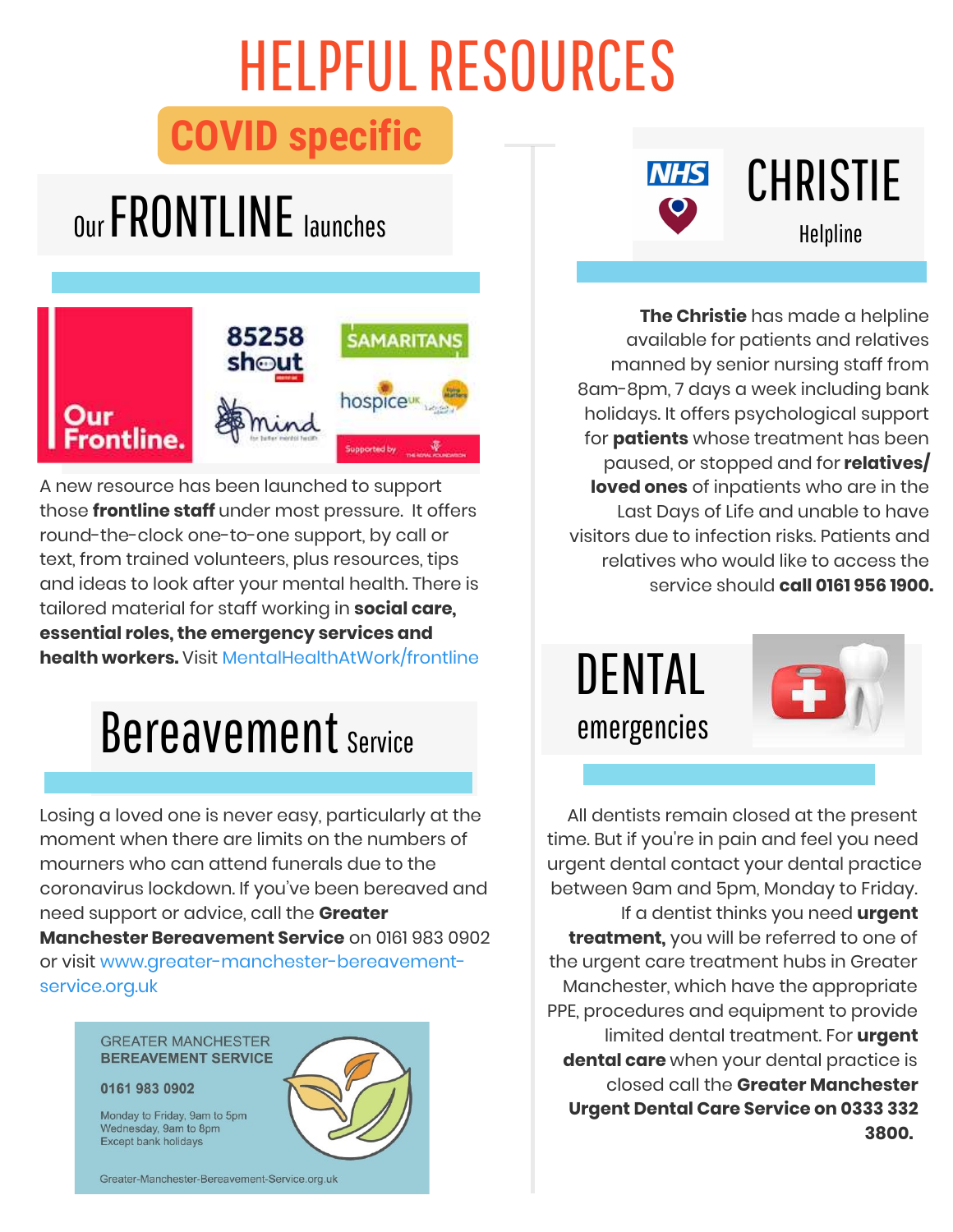# HELPFUL RESOURCES **COVID specific**

## HEALTH CONCERNS

# GMHCA resources



#### during the pandemic

Greater Manchester Health & Social Care Partnership has pulled together a range of **learning disability, ADHD and autism resources**. This includes information on self isolating those who are vulnerable, communication tools, advice on challenging behaviour as well as links to other national sites. Visit [hub.gmca.org](https://hub.gmhsc.org.uk/mental-health/learning-disability-and-autism/)



You can get advice on a variety of issues including **debt, benefits, housing and employment** as well as referrals through to local offices, if further advice is needed, and access to a wide range of GM specialist support services. Please be assured that our dedicated team are still available to support you by **Phone (0300 330 9073 - Mon - Fri 8:30am-5:30pm)** and **web chat (Mon - Fri 9am-5:00pm)** An Out Of Hours Emergency Helpline service is available to all Greater Manchester residents, from 7pm-10pm Monday to Sunday. Visit

<https://www.casort.org/coronavirus>

Since the coronavirus pandemic started, fewer patients are using the NHS for essential services. But if you need medical help, **the NHS is still here for you.**

Delays in getting treatment due to coronavirus fears pose a long term risk to people's health. You should seek help in the ways you always would:

- Contact your GP practice, either online, by an app or by phone to be assessed.
	- If you need urgent medical help, use the **NHS 111 online service.** If you cannot get help online, **call 111.**
- If it's a serious or life-threatening emergency, **call 999**.
	- If you are told to go to hospital, it is important that you go to hospital.
	- You should continue to attend your appointments, unless you have been told not to attend.
		- For further information, please visit the [NHS website](https://www.nhs.uk/).



## ONGOING Cancer Treatment

The NHS is working hard to make sure people can get cancer checks and treatment safely. If you have symptoms of cancer that you are worried about, **you must contact your GP**. To find out more about what we are doing at The Christie to make sure cancer patients get the treatment, information and support they need, see our coronavirus information page here [christie.nhs.uk.](https://www.christie.nhs.uk/patients-and-visitors/your-treatment-and-care/coronavirus-information)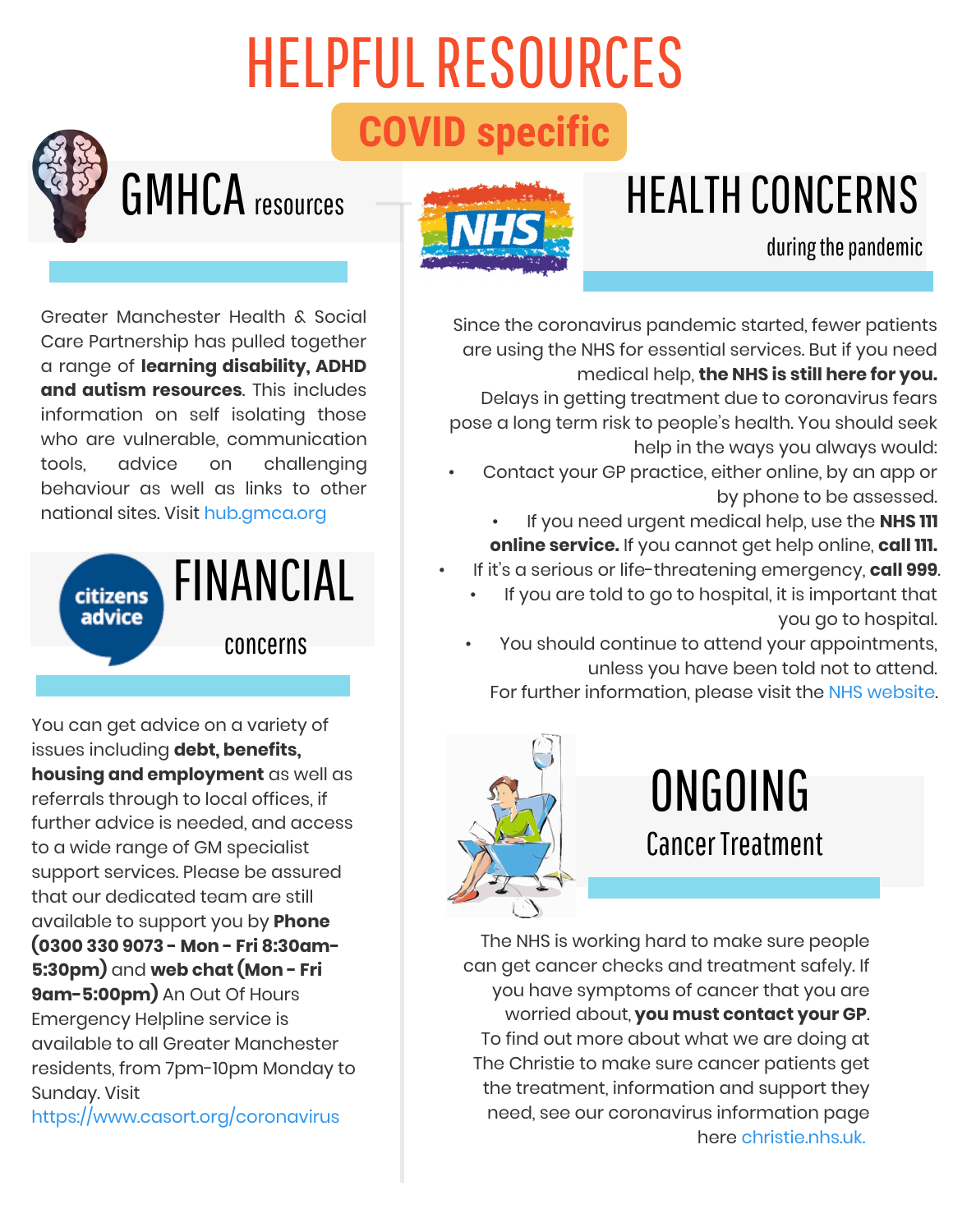

**Join the Movement** has launched a new TV ad as part of its campaign to keep the nation active during the coronavirus pandemic. The ad celebrates the diverse ways people been moving more, whether at home, with family or alone. Made entirely with **self-shot videos** from members of the public, the ad has been backed by the likes of triathletes Alistair and Jonny Brownlee, Strictly Come Dancing's Karen Hauer, ex-England footballer Kelly Smith and former European 10,000m champion Jo Pavey. Share your own videos of working out during the lockdown on social media using the hashtag **#StayInWorkOut.** Keep up-todate with the campaign on Facebook, Twitter and Instagram. We'd also love to see any new and wonderful ways in which you're staying fit. **Email communications@trafford.gov. uk**

**General Wellbeing**

## Help to KEEP WELL



Keeping Well

Working with the GMCA, the University of Manchester have created a **Keeping Well at Home guide**. It's aimed at older people who don't have access to the internet, and contains lots of useful health, dietary advice and exercises. We know lots more people are currently walking to stay active, and there are now helpful resources available so you can do so safely. Visit the [GMCA website](https://www.greatermanchester-ca.gov.uk/coronavirus/support-and-advice-for-older-residents/) for more info and to print a booklet.



#### KEEP ACTIVE during lockdown

The recent Government announcements limiting time outdoors have impacted on people's physical activity levels. So to help you move more while staying at home **That Counts** have created some ideas to keep everyone active - you could try **dancing while making tea,** create an indoor obstacle course, or play hide and seek. Check out their other tips and suggestions at [thatcounts.co.uk](https://www.thatcounts.co.uk/). They've also got a special exercise plan for older adults with 30-minutes worth of activities.

**Trafford Leisure** have some great **online classes** you [can do at home. More details are on their Facebook](https://www.facebook.com/traffordleisurecic/) page.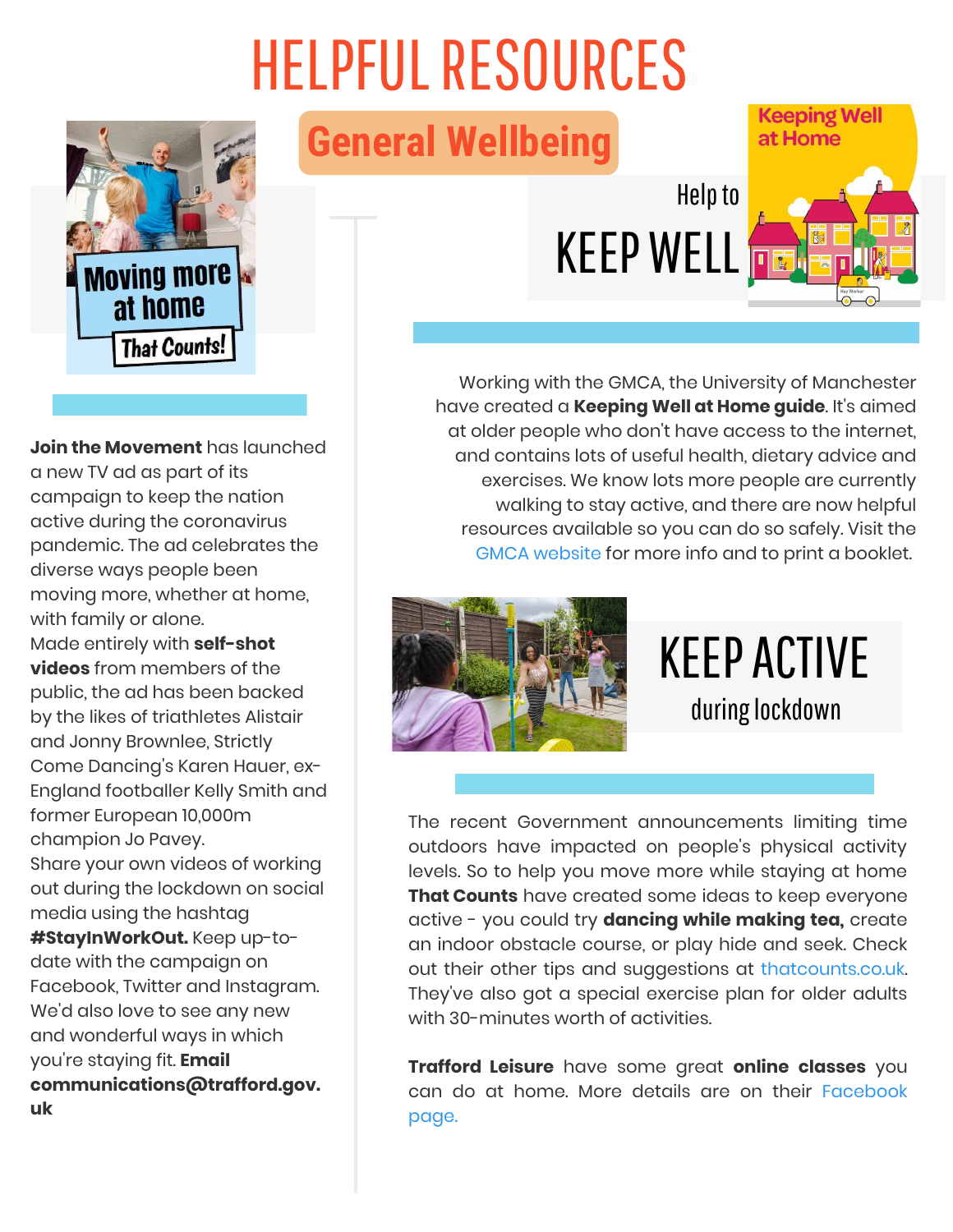#### **General Wellbeing**

# **Breakfast BIRDWATCH**

One of the positive outcomes of the lockdown is that there are more birds, and other animals, appearing in our towns and cities. To find out more about connecting with birds and nature while staying at home, check out the **RSPB** [Facebook page](https://www.facebook.com/RSPBLoveNature/)  and take part in [#BreakfastBirdwatch?](https://www.rspb.org.uk/about-the-rspb/about-us/media-centre/press-releases/rspbs-breakfast-birdwatch/)



## Get more from NATURE

Our gardens, balconies and outdoor space have become more important than ever during this pandemic. To improve your back yard or balcony sign up and receive a free copy of Lancashire Wildlife Trust's #MyWildGarden booklet.



#### Give YOGA a go

If you haven't tried it before, yoga is great at **relieving tension** while **strengthening your body**. There are a range of online sessions now available, visit [YouTube f](https://www.youtube.com/results?search_query=yoga)or classes being streamed.

Also, check out what [daily online classes](https://traffordleisure.co.uk/covid-19-community-dashboard/) **Trafford Leisure** have on offer.



### Connect with your CREATIVE side

Find out how to craft a mug cosy, make a bird feeder, or even start your own lockdown orchestra through **Create to Connect**. This includes free downloadable [activity packs for families and teachers.](https://dothinkshare.com/creative-inspiration/create-to-connect/) The **Get Creative Festival** also normally takes place in May and has moved online this year with #GetCreativeAtHome. Over 200 participatory activities are now listed on the [website,](https://www.voluntaryarts.org/get-creative) including masterclasses by leading artists including Sir Antony Gormley and features artist Clare Twomey.



## ...and don't forget our own EPIC YOU resources

Trafford Council have a range of virtual learning guides available to share on a range of subjects including, managing change and building personal resilience. To request a copy of these learning guides please contact [learninganddevelopmentteam@trafford.gov.uk](http://learninganddevelopmentteam@trafford.gov.uk/)